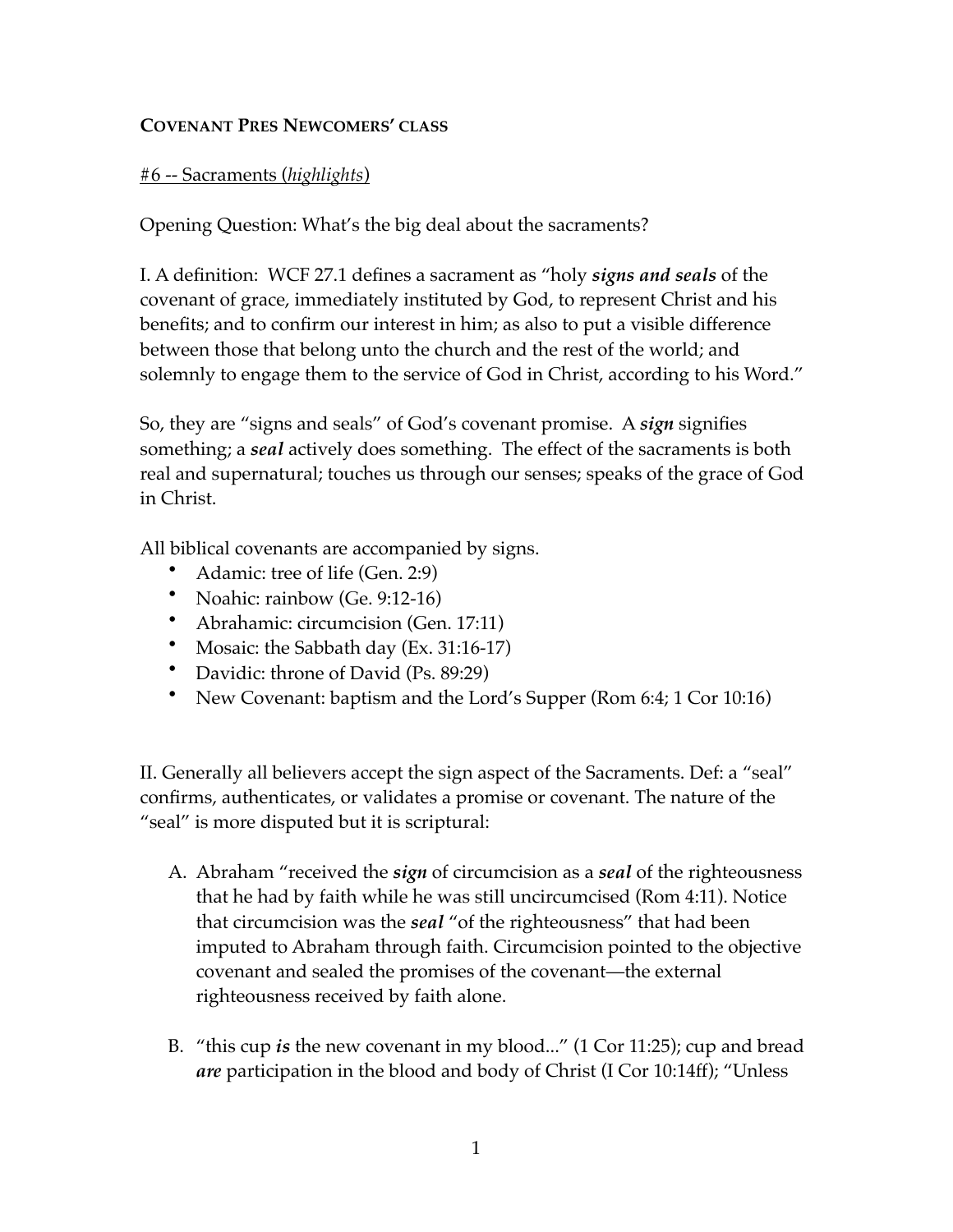you eat the flesh of the Son of Man and drink his blood, you have no life in you" (Jn 6:53); also important - Rom 6:3-4.

- C. Very difficult to separate the "sign" from the thing itself -- Scripture certainly pairs them, hence Acts 2:38, repentance, baptism, the name of Christ and forgiveness all in the same breath.
- D. There is mystery in this because we cannot yet see the seamlessness of the physical and spiritual worlds as God does. For this very reason the sayings of John 6 drove many people away from Christ (Jn 6:60ff).

*At the very least this: the sacraments are spoken of as participation in the death (Rom 6:1-4) and life (Jn 6:52-59), the body and blood, of Jesus Christ. This is a mystery worked by God, clearly for our benefit. Hence the phrase "Means of Grace".*

## III. The Lord's Supper

- A. The idea (John 6) and the institution (Mt 26; Mk 14; Lk 22; 1 Cor 11) belong to the Lord. So it is not our coming to the Lord, but the Lord coming to us. The movement is from God to mankind.
- B. Continuity in the covenants: The Lord's Supper functions in similar ways to the Passover in the old covenant.
	- 1. "this is the blood of my covenant" (Matt. 26:27-29) recalls the ratification of the Mosaic covenant (Ex. 24:8).  $\rightarrow$  Interestingly, Matthew uses the same words as the LXX translation of Ex. 24:8 (except for "my")
	- 2. "for the forgiveness of sins" (Matt. 26:28) echoes the new covenant in Jeremiah 31:34 "For I will forgive their iniquity and I will remember their sins no more."
	- 3. "poured out for many" (Matt. 26:28; Mk. 14:24) is a possible echo of the suffering servant: "he poured out his soul to death" (Isaiah 53:12).
	- 4. Both covenants are celebrated with a meal: "they beheld God and ate and drank" (Ex. 24:11)
	- 5. The Supper is instituted at Passover (Matt. 26:17)
	- 6. Jesus is identified as the Passover lamb (John 1:29; 1 Cor. 5:7)
- C. The idea of our "remembrance" being central is inadequate, taking into consideration that it is the Lord's will, not ours, that brings the Supper to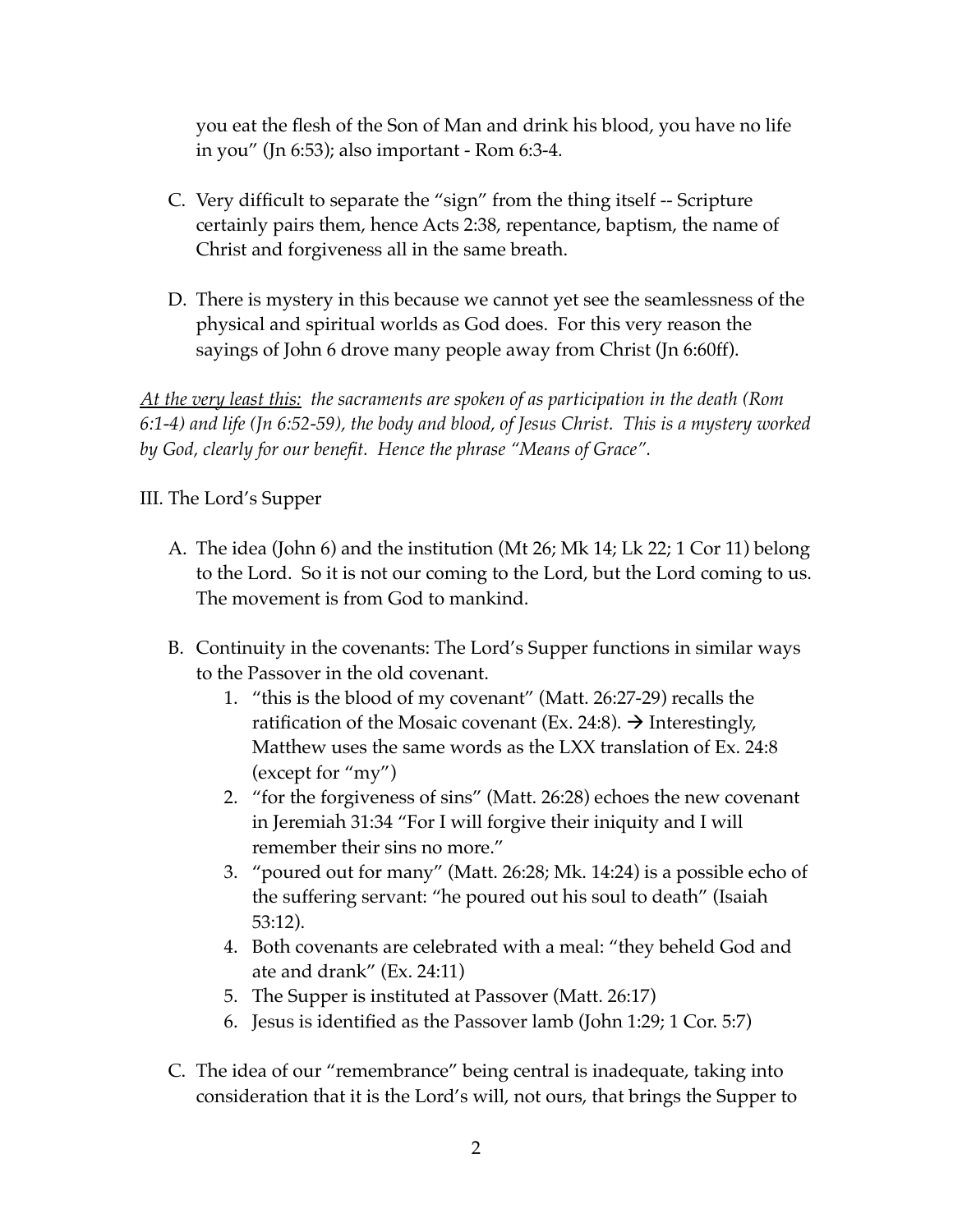pass. So Paul's words "whenever you eat this bread and drink this cup...", following as they do on the Lord's words of institution, speak not of our initiative, but of the Lord's initiative and grace.

IV. Baptism

- A. Receiving the name of our Lord (Matt 28 & Acts 2)
- B. No mode is taught in the NT
- C. Infant Baptism: continuity with circumcision in old covenant
	- 1. The issue is whether we can say God's disposition toward the children of his people has changed since the institution of the Covenant in Gen. 17 and its reaffirmation in Acts 2:38 & Rom. 4:18ff (Abe + offspring — intentional continuity is crucial!).
	- 2. No 1st cen. Jewish convert to Christianity could have imagined he was populating hell by having children. Since children were included in the old covenant, there is no reason to think that they would be excluded from the new covenant (burden of proof is on those who argue otherwise). How can the new covenant be better if our children are born pagans?
	- 3. Scripture agrees with him. Every administration of God's covenant included children (why should the new be different?)
		- Adamic: "as in Adam all die (1 Cor. 15:22)
		- Noahic: "I will establish my covenant with you and your offspring" (Gen. 9:9)
		- Abrahamic: "To your offspring I give this land" (Gen. 15:18)
		- Mosaic: "You are standing today…all the men of Israel, your little ones, your wives…so that you may enter into the sworn covenant of the Lord your God" (Deut. 29: 10-12).
		- Davidic: "I will raise up your offspring after you" (2 Sam 7:12)
		- New: "For the promise is for you and for your children" (Acts 2: 39)
	- 4. Other Passages to Consider
		- above + Isa 59:21 ("you and offspring")
		- 1 Cor 7:14 (one parent believing)
		- Acts 2:38-39 (Covenant lang. for baptism)
		- Acts 16:31 (Philippian jailer grace to *family*)
		- Acts 10:24, 46 (Cornelius & relatives)